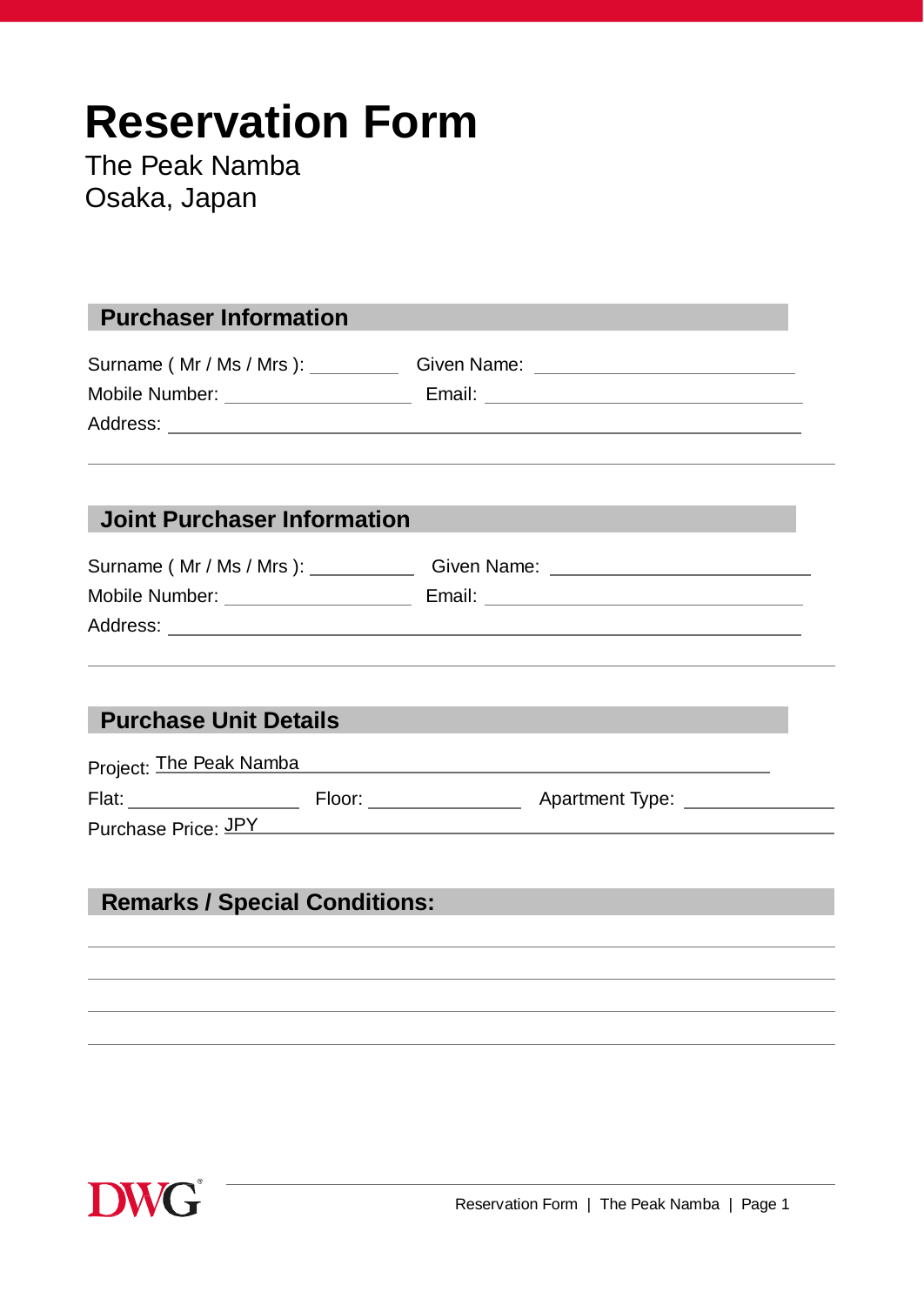## **Payment Terms**

- 1. (a) Reservation fee, HK\$50,000 or equivalent, due immediately upon filling out the reservation form.
	- (b) Reservation fee will be refunded after 90 days subjected to initial deposit paid and sales and purchase agreement signed.
	- (c) HK\$50,000 or equivalent reservation fee will be forfeited should term 1(b) is not fulfilled.
- 2. 5% deposit of purchase price plus stamp duty to be paid within 10 days from reservation.
- 3. 25% deposit of purchase price to be paid 30 days after signing sales and purchase agreement.
- 4. 70% balance payment due at closing on 30 Sept 2020

# **1st Deposit Payment Details**

| 銀行           | <b>Through Bank</b>    | THE BANK OF TOKYO MITSUBISHI UFJ.LTD                                                           |
|--------------|------------------------|------------------------------------------------------------------------------------------------|
| 支店名          | Account With Bank      | KYOTO EKIMAE BRANCH                                                                            |
| 銀行所在地        | <b>Bank Address</b>    | T600-8216 614 HIGASHI SHIOKOUJICHO<br>SHIOKOJI DORI KARASUMANISHIIRU<br>SHIMOGYOKU KYOTO JAPAN |
| 口座種別         | <b>Account Type</b>    | <b>FUTSU</b>                                                                                   |
| 口座番号         | <b>Account Number</b>  | 4343135721                                                                                     |
| <b>SWIFT</b> | <b>Swift Code</b>      | <b>BOTKJPJT</b>                                                                                |
| 受取人          | <b>Beneficiary</b>     | <b>KABUSHIKIGAISHA JINTSU</b>                                                                  |
| 受取人住所        | <b>Beneficiary Add</b> | 〒600-8146 3F NO.2 MASUI BLD<br>483ZAIMOKUCHO SHIMOGYOKU<br>KYOTOSHI KYOTO JAPAN                |
| 総額           | Amount                 |                                                                                                |

#### **2nd Deposit Payment Details**

#### **HSBC Integrated Accounts**

| <b>Beneficiary Name</b><br><b>Bank Account</b><br>Bank Name<br><b>Bank Address</b><br>Swift Code | : ADW Investments Limited<br>: 124-735804-838 (Multi-Currency)<br>: The Hongkong and Shanghai Banking Corporation Limited<br>: HSBC Main Building, 1 Queen's Road Central, Central<br>: HSBCHKHHHKH |
|--------------------------------------------------------------------------------------------------|-----------------------------------------------------------------------------------------------------------------------------------------------------------------------------------------------------|
|                                                                                                  |                                                                                                                                                                                                     |
|                                                                                                  |                                                                                                                                                                                                     |